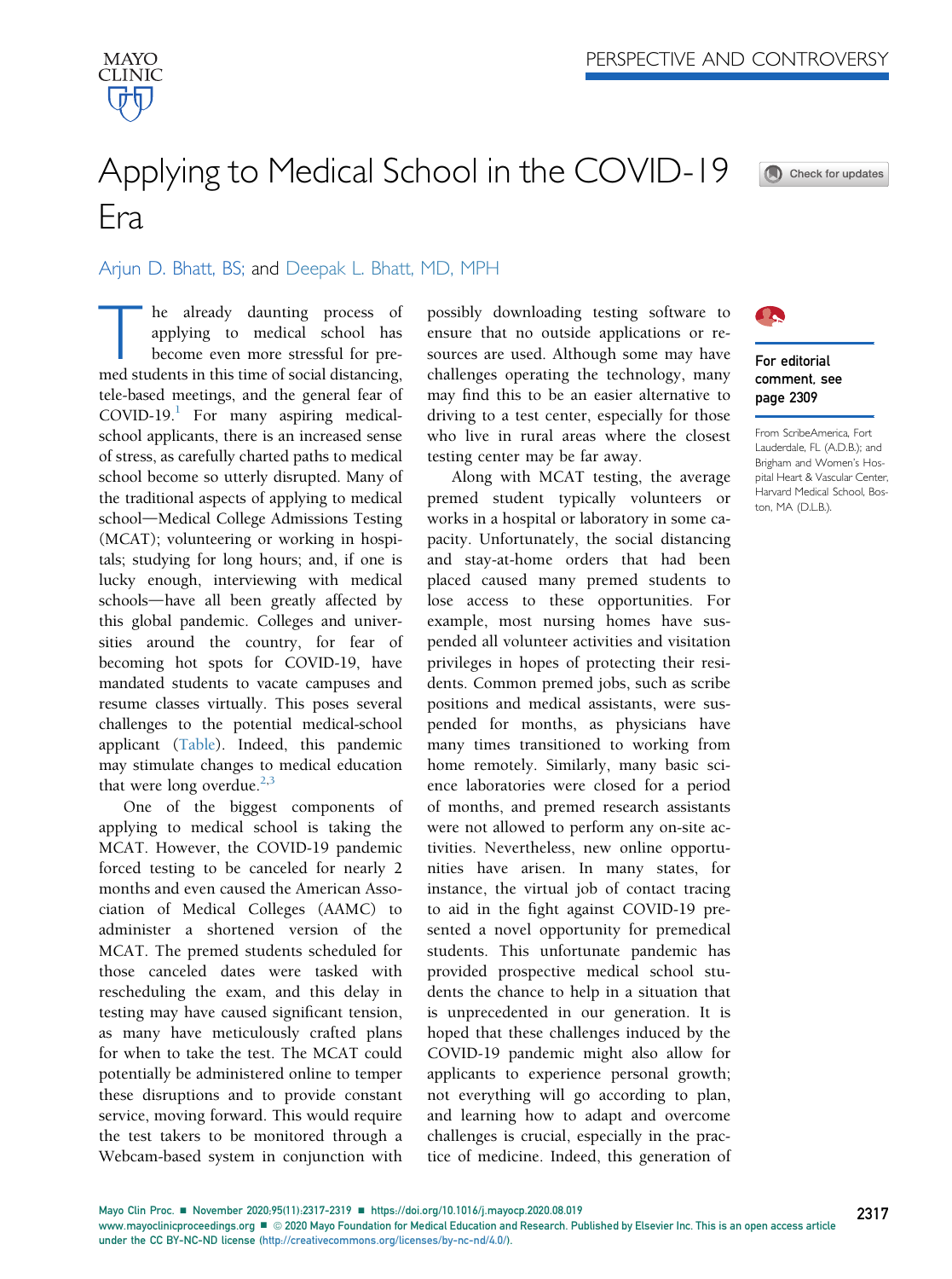| Potential Solutions                                                                                   |                                                                                                                                           |
|-------------------------------------------------------------------------------------------------------|-------------------------------------------------------------------------------------------------------------------------------------------|
| Challenges                                                                                            | Potential solutions                                                                                                                       |
| Lack of in-person interviews                                                                          | Virtual interviews could be an<br>advantage for people who are not<br>able to pay the cost of traveling and<br>lodging                    |
| Delay in MCAT testing                                                                                 | Webcam-based system to monitor the<br>test taker during timed tests                                                                       |
| Inability to volunteer in person because<br>of social distancing                                      | Other volunteer opportunities have<br>arisen through virtual means, such as<br>contact tracing or being part of a<br>disaster-relief team |
| Travel restrictions prohibiting accepted<br>students from visiting distant medical<br>school campuses | Tele-visits using virtual reality to<br>explore the campus and interact<br>with faculty and current students                              |

<span id="page-1-0"></span>TABLE. Challenges of Applying to Medical School in the COVID-19 Era and Potential Solutions

> applicants will be well versed in dealing with the unexpected.

Every hopeful premed student understands the importance of the medical school interview process and, as such, spends the necessary amount of time preparing. How do medical schools adapt now that in-person interviews clash with social distancing guidelines set by the Centers for Disease Control and Prevention (CDC)? Like many others who are now turning to the virtual world, medical school interviews may be conducted online through systems such as Zoom or Google Hangouts. This new online direction may have disadvantages, such as inability to actually read people and have more natural conversations. On the other hand, many students may find the virtual interview to provide a more comfortable setting from which to be interviewed; applicants may be more secure and less anxious while in their own homes. Overall, prospective students may find the virtual interviews to be a less intimidating process while still being engaging. As this pandemic has demonstrated, telemedicine is effective and may very well continue to play a vital role in health care for many years.<sup>2</sup> By having applicants become familiar with the telebased technology, medical schools will be creating physicians of the future.

Many students applying to medical school face an enormous barrier:  $cost.<sup>4-7</sup>$  Indeed, the perceived and actual costs of applying to medical school dissuade many potential applicants who often fear applying to institutions far from home because of travel expenses. This worry is compounded, given the current economic climate. Families and communities across the country are facing financial uncertainty, as we are all still in doubt about the future. Minority communities, rural areas, and lower-income families have been hit especially hard economically during this time, as well as facing a disproportionate amount of morbidity and mortality caused by COVID-19. Students who would have otherwise been unable to apply to certain schools may now be able to overcome such hurdles because of the absence of travel costs. Once again, the pandemic offers an opportunity to reassess the status quo in a way that may prove beneficial, particularly to socioeconomically disadvantaged groups. $<sup>2</sup>$  This could turn out to be</sup> the biggest silver lining of the pandemic.

There is much fear that there will be a second wave of COVID-19, as there was a resurgence with the influenza pandemic of 1918. Fears have been shared by the CDC director, as he has remarked that the country's health workers may be overwhelmed should there be a combined COVID-19 and influenza season. Unlike other disasters, no one currently alive has any experience with a pandemic. The wisdom of elders of the 1918 pandemic is lost other than in the written word. Thus, there is enormous collective social anxiety, and medical students-an anxious bunch under the best of circumstances-are under tremendous stress: a fact those involved in the selection process must acknowledge and try to mitigate. Nevertheless, medical students are also some of the most resilient young people, and this struggle with COVID-19 will only make them dream bigger, work harder, and achieve more. Ultimately, this pandemic may bring forth medical school applicants ideally primed to tackle the uncertainties of modern-day medical practice.

## **CONCLUSION**

Despite the challenges noted, witnessing selfless health care workers on the frontlines of the COVID-19 pandemic has